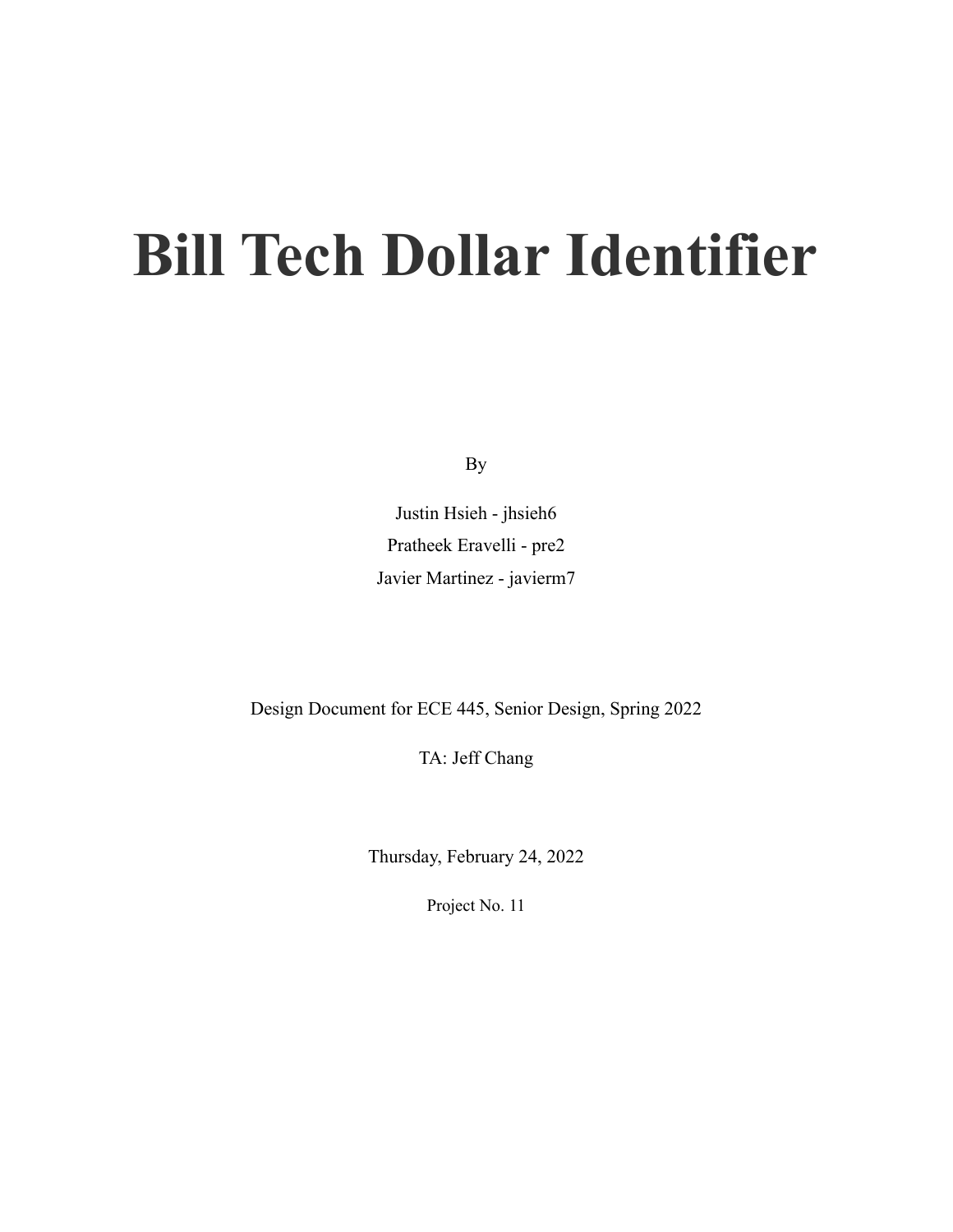# **Contents**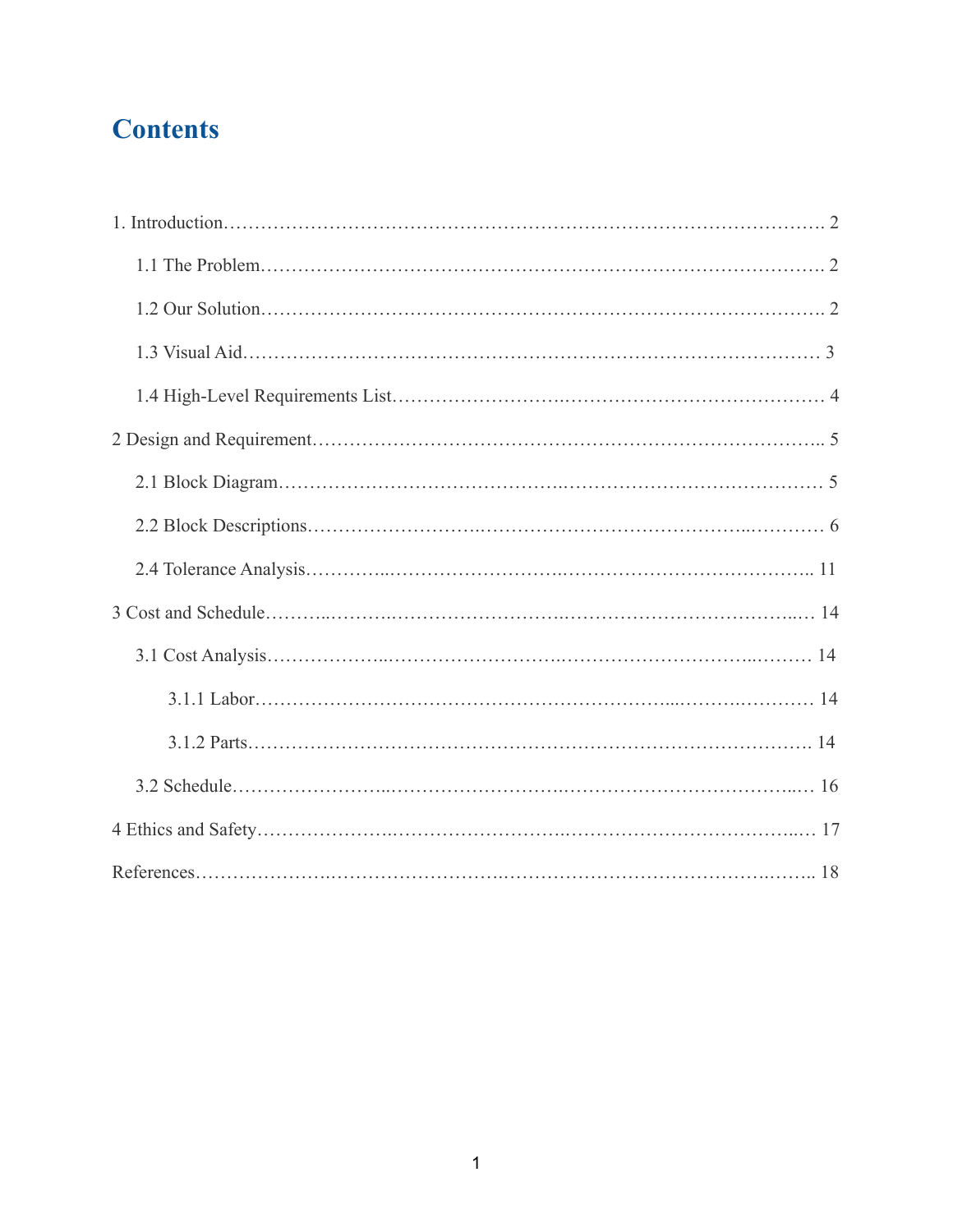## **1. Introduction**

#### **1.1 The Problem**

In the United States, paper currency cannot be easily identified by those with either visual impairments or blindness. This reality is a uniquely American one, as America is one of the few nations that does not have tactile makers or different sizes in its paper currency [1]. For those who are blind in the United States, many have developed identification systems that require the folding of bills in unique ways [1]. This system works when the identity of the bill is known in advance but it can become messy when the user is given unknown bills. Without the help of another person this is often a difficult task and for those who live alone, almost impossible. In order to aid those with visual impairments who live alone, we propose a desktop device that can identify any paper legal tender in the United States, the Bill Tech Dollar Identifier.

#### **1.2 Our Solution**

The Bill Tech Dollar Identifier works by taking a picture of a piece of currency. The user puts the piece of currency on a tray and pushes a button on the physical device. After a brief delay, the device will take a picture of the bill and after a few seconds, the microprocessor is able to correctly identify the value of the bill and output its value from the speaker of the device.

This device differs from mobile app solutions because it does not require a phone to use it. The device follows design standards for ease of use that make it more accessible. The Bill Tech Dollar Identifier only uses a button and power switch as inputs from the user, allowing the user to easily become familiar with the controls.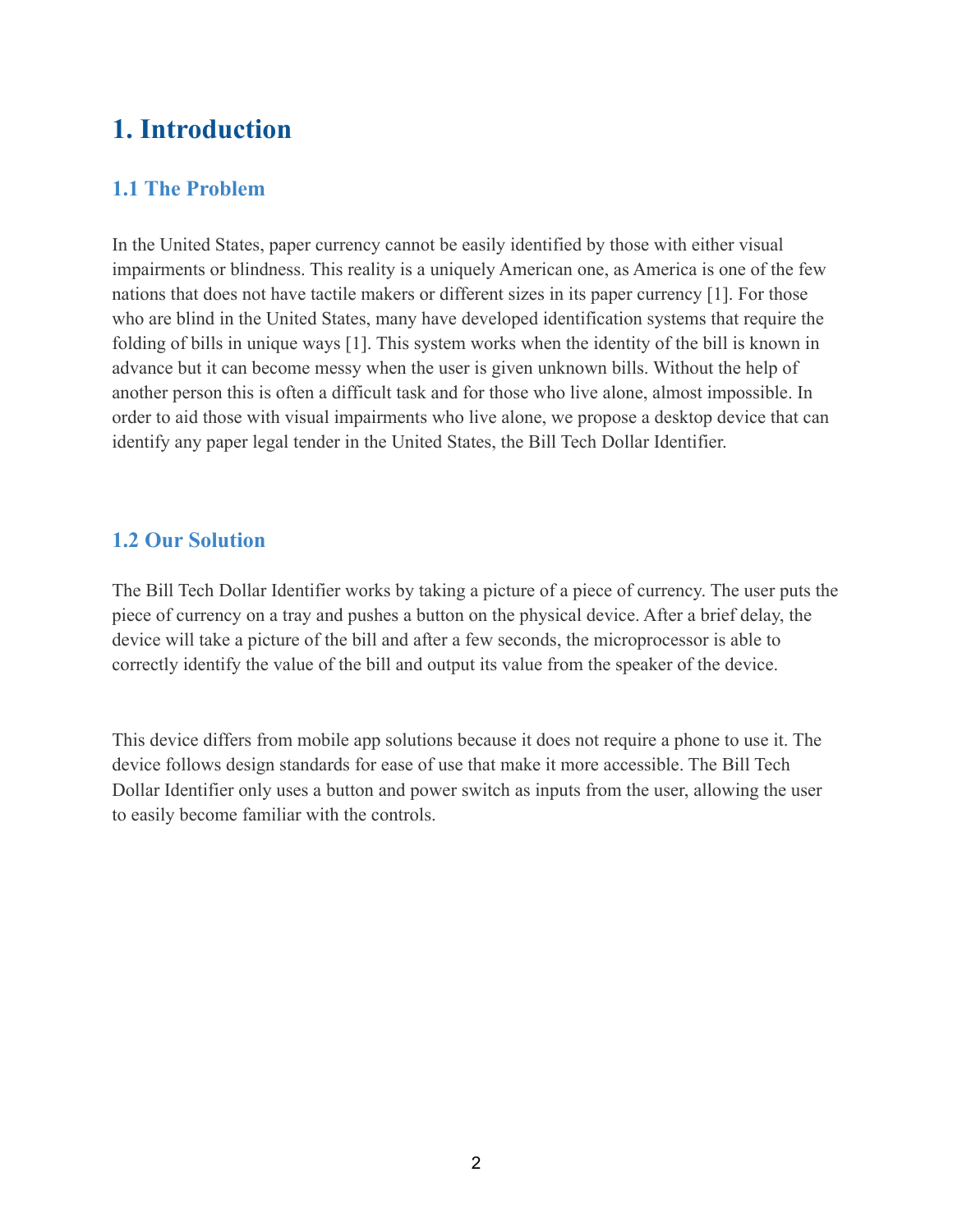#### **1.3 Visual Aid**

Figure 1 shows a schematic of how our design works. It has a box that encloses the switch to turn the device on and off, the button that sends the command to take a picture and the speaker that uses vibrations to let you know the value of the bill. In addition, it has an arm and at its end is the camera and flash. The bill should be placed on a white surface to make its reading easier.



**Figure 1. Bill Tech Visual Aid**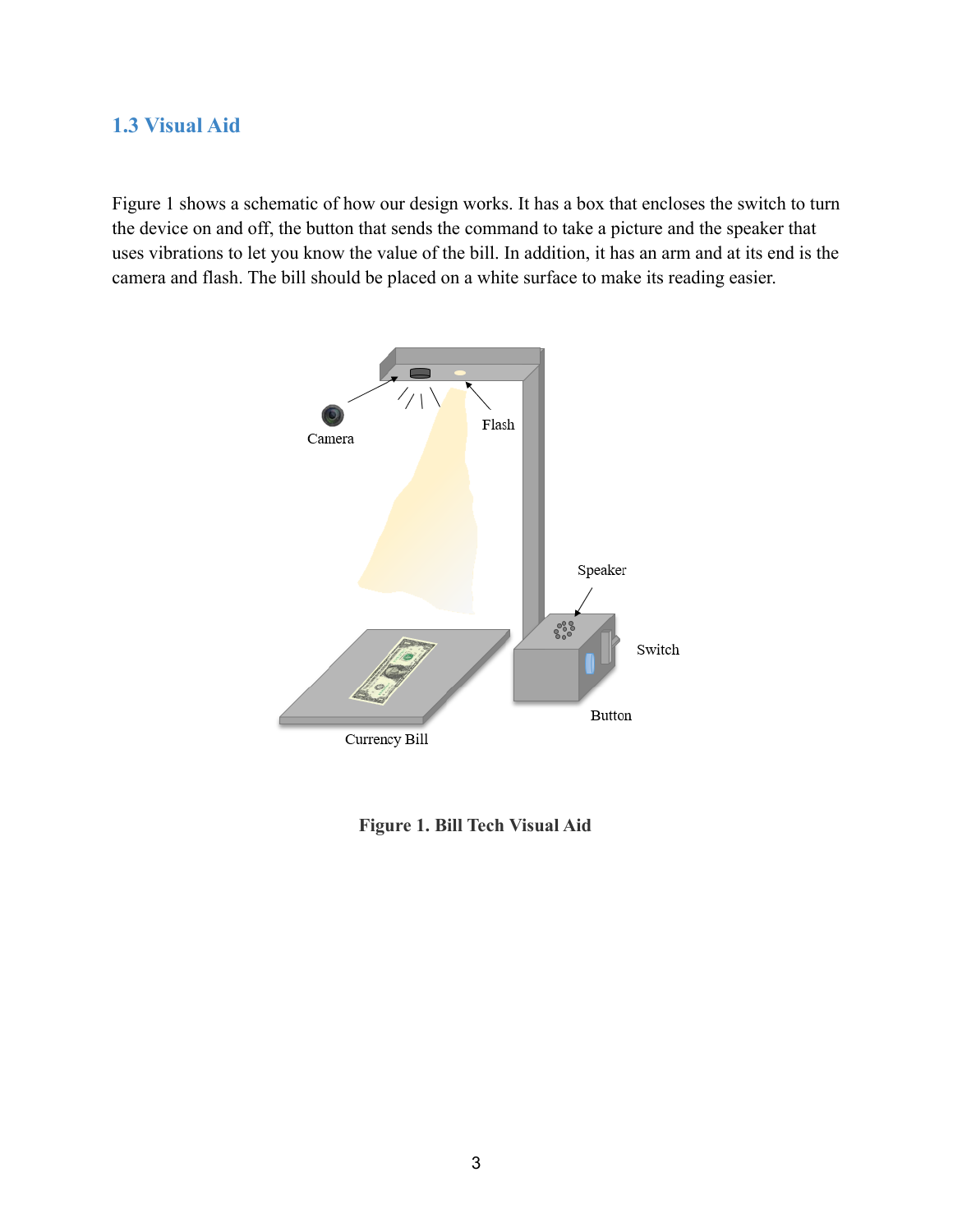#### **1.4 High-Level Requirements List**

- 1. The machine is able to correctly identify the bill presented on the loading tray with an accuracy rate of 0.95 and an error rate of 0.03.
- 2. The machine should produce differentiable audible responses upon identification of different bill types. For instance, a one-dollar bill would produce one beep while a five dollar bill would produce two beeps.
- 3. The machine should be able to run independently on battery power for at least 1 hour on a battery.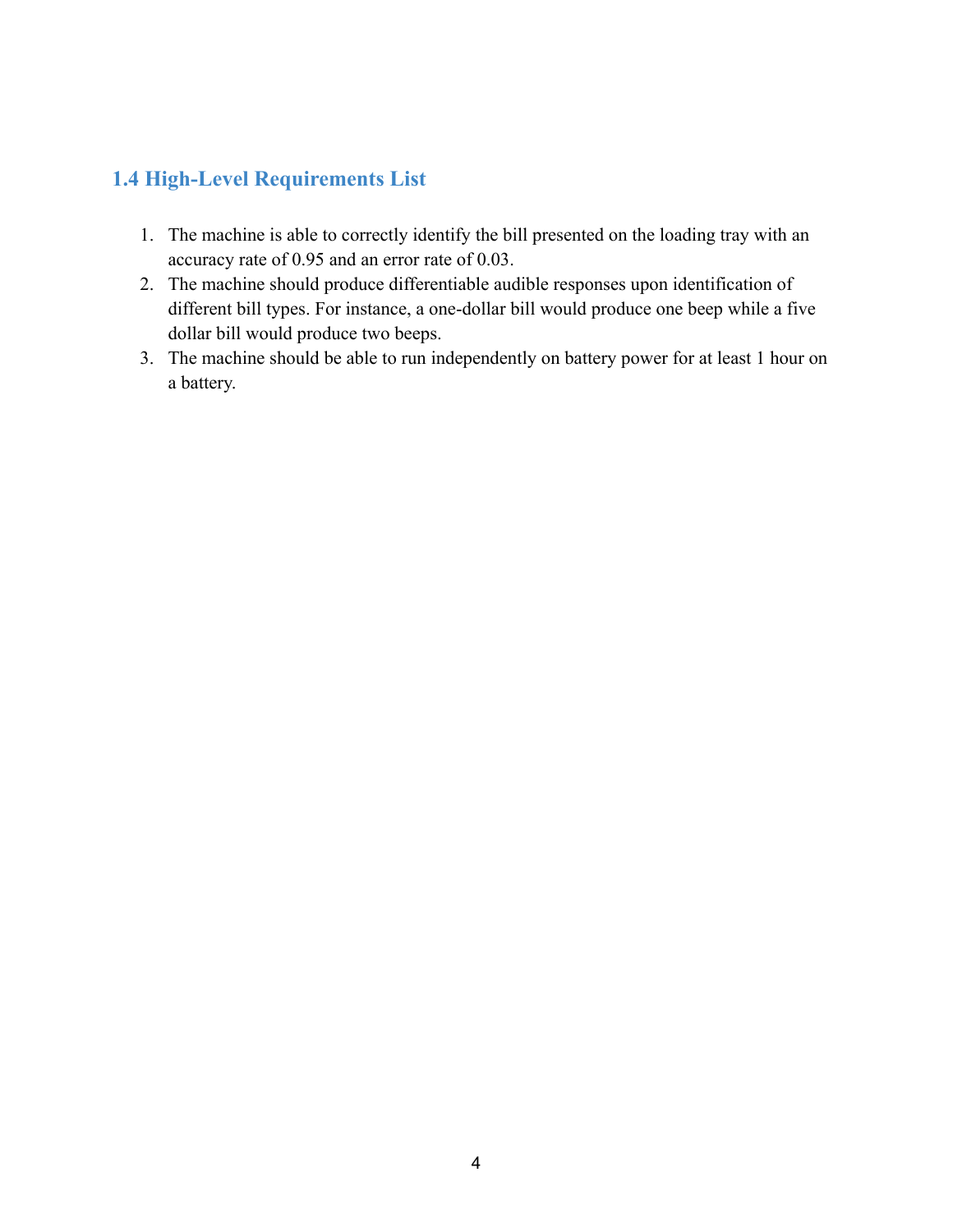# **2 Design and Requirement**

#### **2.1 Block Diagram**





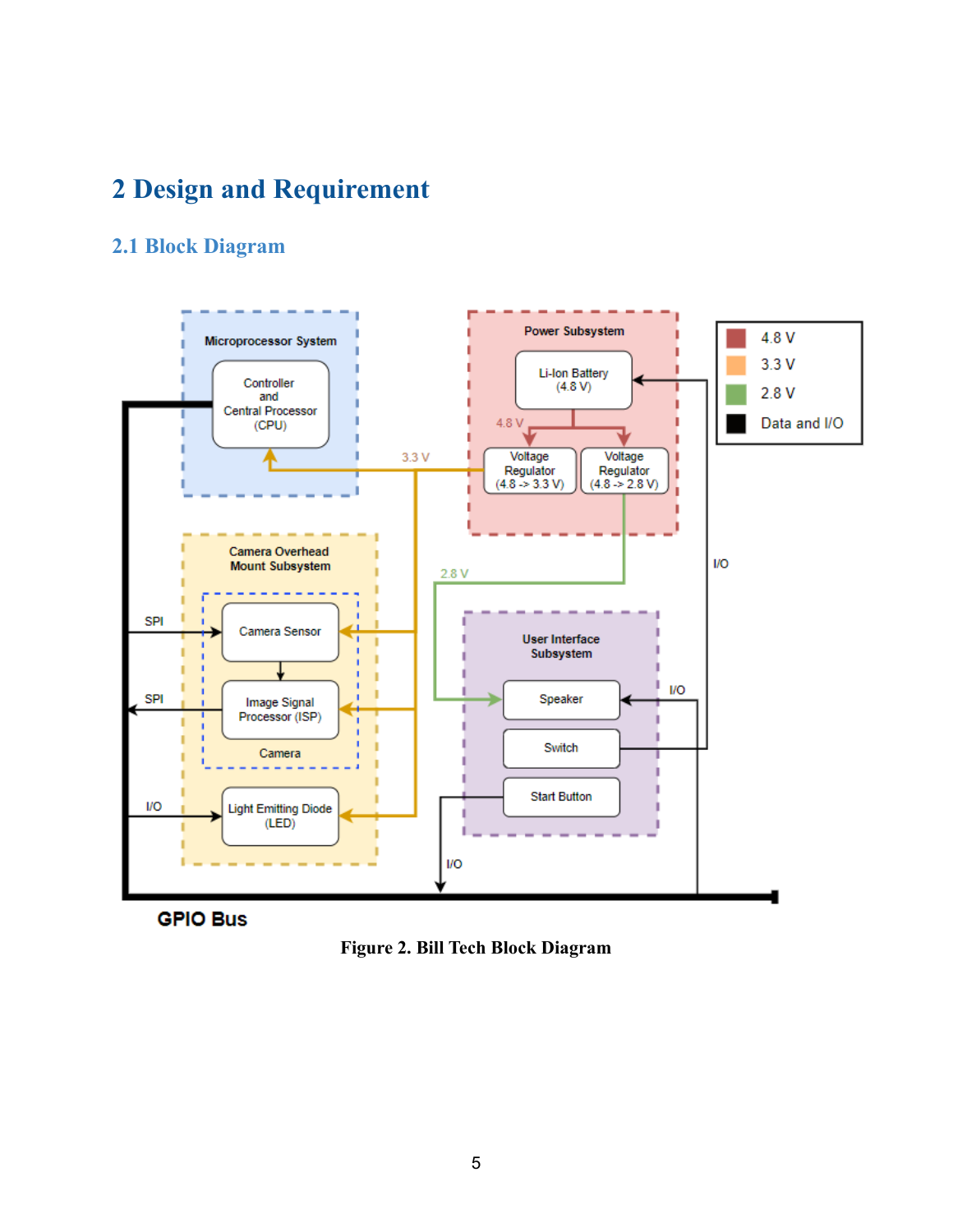#### **2.2 Block Descriptions**

#### **Power Subsystem**

This block describes the power distribution and voltage regulating required to safely run each component. Through the use of a battery and a voltage regulator this block is able to safely power multiple components with varying voltage requirements. This system interacts with the LED, the speaker, the camera, and the microprocessor. This system works in tandem with the microprocessor to both regulate voltage as well as turning off voltage levels to each of the components.

| Requirement                                                                                | <b>Verification</b>                                                                                                             |
|--------------------------------------------------------------------------------------------|---------------------------------------------------------------------------------------------------------------------------------|
| <b>Power System</b><br>1. The battery provides a 5 V $+/-$ 0.5 %.                          | 1. Verification Process for Item 1:<br>(a) Measure the voltage after the voltage<br>regulator using a voltmeter to ensure the   |
| 2. The battery provides a 3.3 V $+/-$ 0.5 %<br>to the microcontroller, speaker, camera and | voltage is in the range of $5 V + 0.5 \%$ .                                                                                     |
| LED.                                                                                       | 2. Verification Process for Item 2:<br>(b) Measure the voltage after the voltage                                                |
| 3. Protect the circuit if someone connects<br>the battery in opposite polarity.            | regulator using a voltmeter to ensure the<br>voltage is in the range of $3.3 \text{ V} + / -0.5 \%$ .                           |
|                                                                                            | 3. Verification Process for Item 3:<br>(a) Connect the battery in opposite polarity<br>and measure the current using an ammeter |

#### **Table 1. Requirements-Verification table for Power Subsystem**



**Figure 3. Power Subsystem Schematic**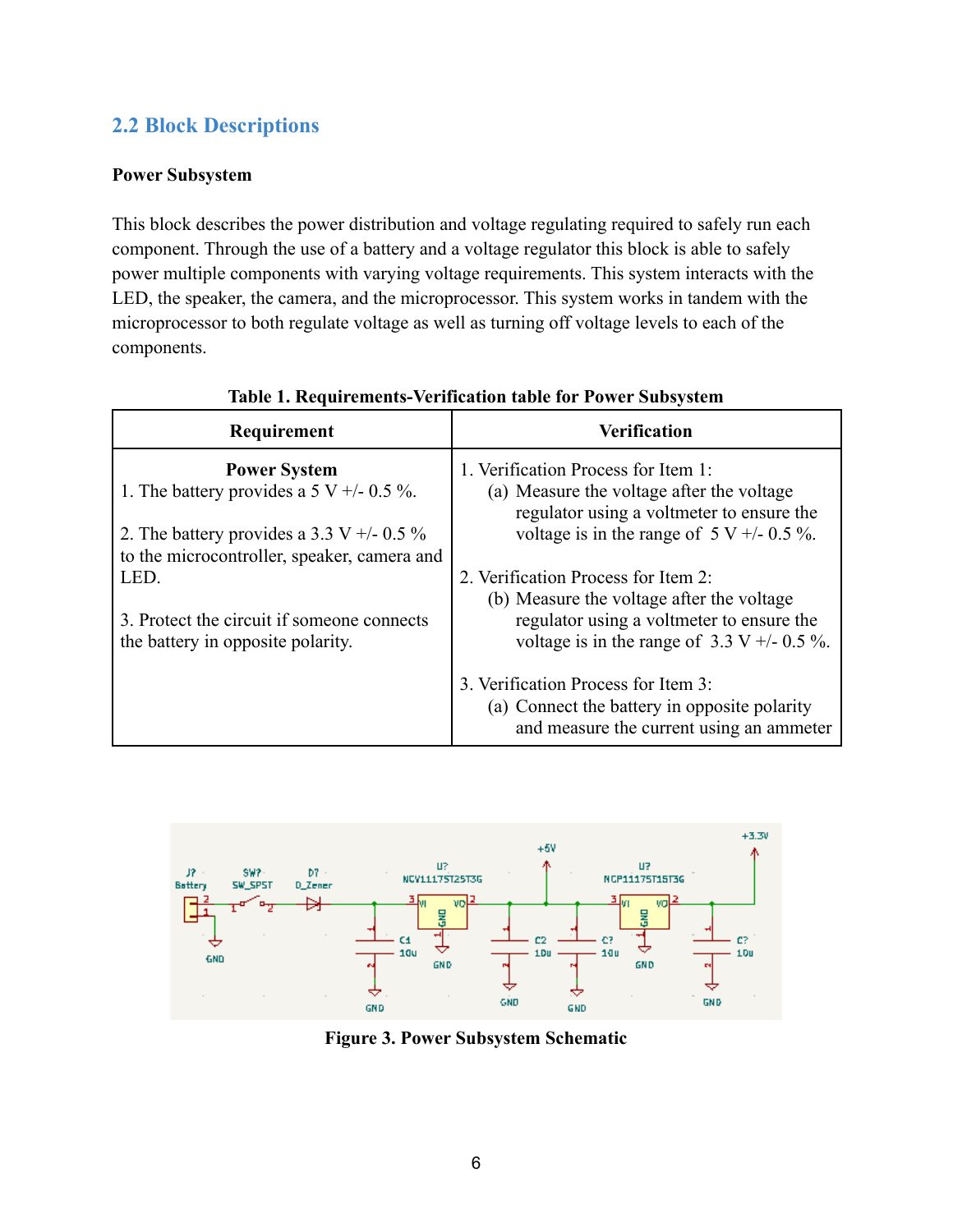#### **User Interface Subsystem**

The User Interface block includes the switch, start button and the speaker. It is through these elements that the user physically interacts with our device. The switch and the button detect the user's inputs and send the signal to the microcontroller. The speaker works as an output, producing differentiable audible responses so the user can identify the bill value.

| Requirement                                                                                                                                                                         | <b>Verification</b>                                                                                                                                                                                                                                                                                                                                                                                                                                                                             |
|-------------------------------------------------------------------------------------------------------------------------------------------------------------------------------------|-------------------------------------------------------------------------------------------------------------------------------------------------------------------------------------------------------------------------------------------------------------------------------------------------------------------------------------------------------------------------------------------------------------------------------------------------------------------------------------------------|
| <b>Button and Switch</b><br>1. Buttons should be debounced allowing for<br>smooth transition between analog and digital<br>signals.                                                 | 1. Verification Process for Item 1:<br>(a) Attach our mechanical switch to the<br>debounce circuit.<br>(b) Attach oscilloscope leads on either side<br>and the switch.<br>(c) With the circuit powered on, look at the<br>trace once the switch is turned on and<br>off.<br>(d) The image on the oscilloscope should<br>be smooth without any very rampant<br>voltage jumps.                                                                                                                    |
| <b>Speaker</b><br>1. Speaker should be able to produce at a<br>minimum 7 distinct tones as to distinguish<br>each US bill denominations<br>2. Speaker should exceed 60 dB in volume | 1. Verification Process for Item 1:<br>(a) Attach a 10 $\Omega$ resistor in series with the<br>speaker.<br>(b) Set the function generator to $5 \text{ V peak}$<br>to peak.<br>(c) Attach to a function generator and run<br>a sine wave with frequencies beginning<br>at 500 Hz and increasing in 100 Hz<br>increments up to 1500 Hz.<br>2. Verification Process Item 2:<br>(a) Hear if the speaker can be comfortably<br>heard in a quiet room.<br>(b) This step can be done during step 1 C. |

| Table 2. Requirements-Verification table for User Interface Subsystem |  |
|-----------------------------------------------------------------------|--|
|-----------------------------------------------------------------------|--|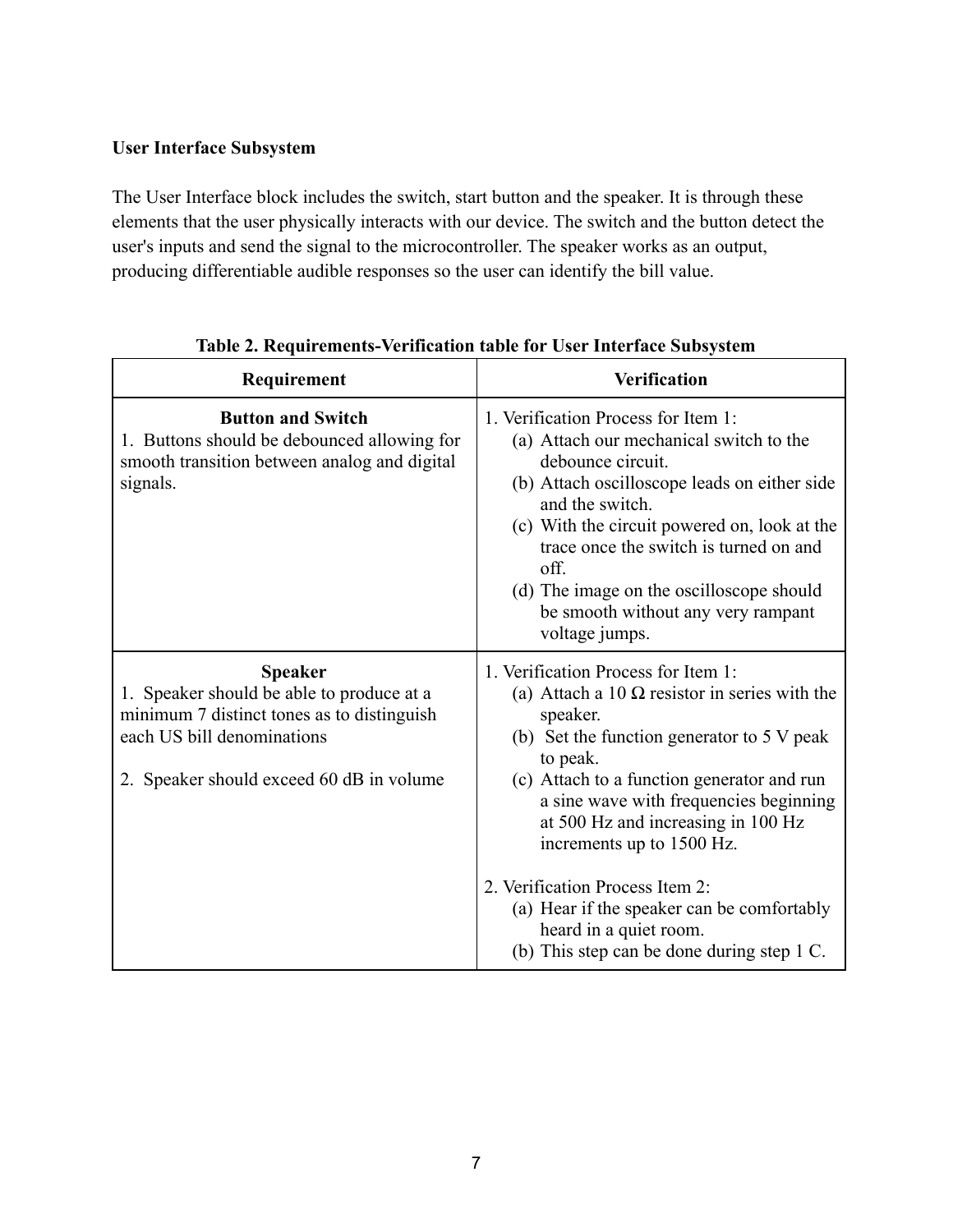

**Figure 4. Button Debouncing Schematic[2]**

#### **Camera Overhead Mount Subsystem**

This system ties directly with the microprocessor and the user interface. When the user presses the start button, with the device turned on, the microprocessors system sends a control signal to the camera and the LED. The LED will then turn on to illuminate the tray, which holds the dollar, and the camera system will take the picture. The ISP on the camera will then process the photo and go through Analog to Digital Conversion and send this data through the GPIO to the microprocessor for image analysis.

| Requirement                                                                                                                                                                                            | <b>Verification</b>                                                                                                                                                                                                                                                                                                   |
|--------------------------------------------------------------------------------------------------------------------------------------------------------------------------------------------------------|-----------------------------------------------------------------------------------------------------------------------------------------------------------------------------------------------------------------------------------------------------------------------------------------------------------------------|
| Camera<br>1. Camera must be mounted high enough as to<br>not hinder loading and unloading the bill by<br>the user but close enough to capture a high<br>resolution image of the bill, at least 0.3 MP. | 1. Verification Process for Item 1:<br>(a) The camera must be of sufficient<br>quality to be able to read the value of<br>the banknote at a minimum height of<br>25 cm.<br>(b) Test the model at different heights.<br>(c) Choose the smallest height that<br>doesn't negatively affect the accuracy<br>of the model. |
| LED<br>1. LEDs must be capable of outputting 30<br>Lumens in brightness sustained at a distance<br>of $25 \text{ cm}$ .                                                                                | 1. Verification Process for Item 1:<br>(a) Use a phone app like Lux Light Meter<br>to check light levels in a dark room.                                                                                                                                                                                              |

**Table 3. Requirements-Verification table for Camera Overhead Mount Subsystem**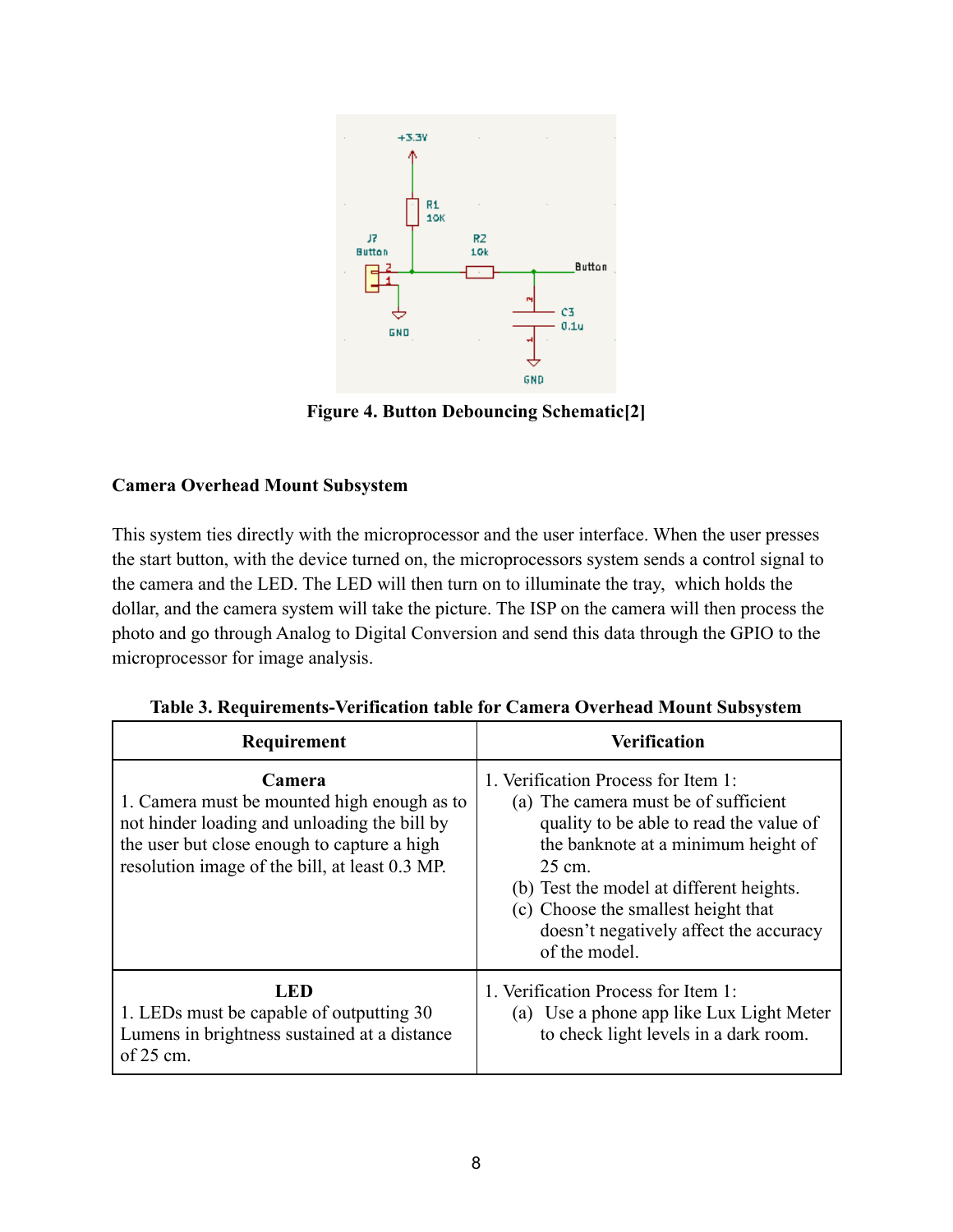

**Figure 5. LED Connection Schematic**

#### **Microprocessor System**

This block takes care of both controlling the individual elements like the LED and the speaker but also performs most of the image analysis. This system will have an image processing model loaded on its flash memory and will use this model to identify bills. After image processing is finished, signals are sent to the speaker so that the user can know the identity of the bill.

The bill identification will be done using a multi-class convolutional neural network trained for image classification. The network will use the basic AlexNet architecture comprising five convolutional layers, three MaxPools, and three fully connected layers[3]. The input layer will consist of a 200 by 200 image and the output will terminate to seven classes. The dataset will comprise images of the full tray with bills laid on top, oriented in different ways.

| Table 4. Requirements-Verification table for Microprocessor System Mount Subsystem |  |  |
|------------------------------------------------------------------------------------|--|--|
|                                                                                    |  |  |

| Requirement                                                                                                                                        | <b>Verification</b>                                                                                                                                                                                                                                                                                                                           |
|----------------------------------------------------------------------------------------------------------------------------------------------------|-----------------------------------------------------------------------------------------------------------------------------------------------------------------------------------------------------------------------------------------------------------------------------------------------------------------------------------------------|
| Microprocessor<br>1. Neural Network must be able to fit on a<br>higher end microcontroller with flash memory<br>values ranging from 512 Kb - 1 Mb. | 1. Verification Process for Item 1:<br>(a) Evaluate size of neuralnet model as<br>well as image size from camera.<br>(b) Scaledown both image size as well as<br>model complexity.<br>(c) While scaling down both parameters<br>adjust for accuracy until 0.95 accuracy<br>is attained while also being able to fit<br>on the microprocessor. |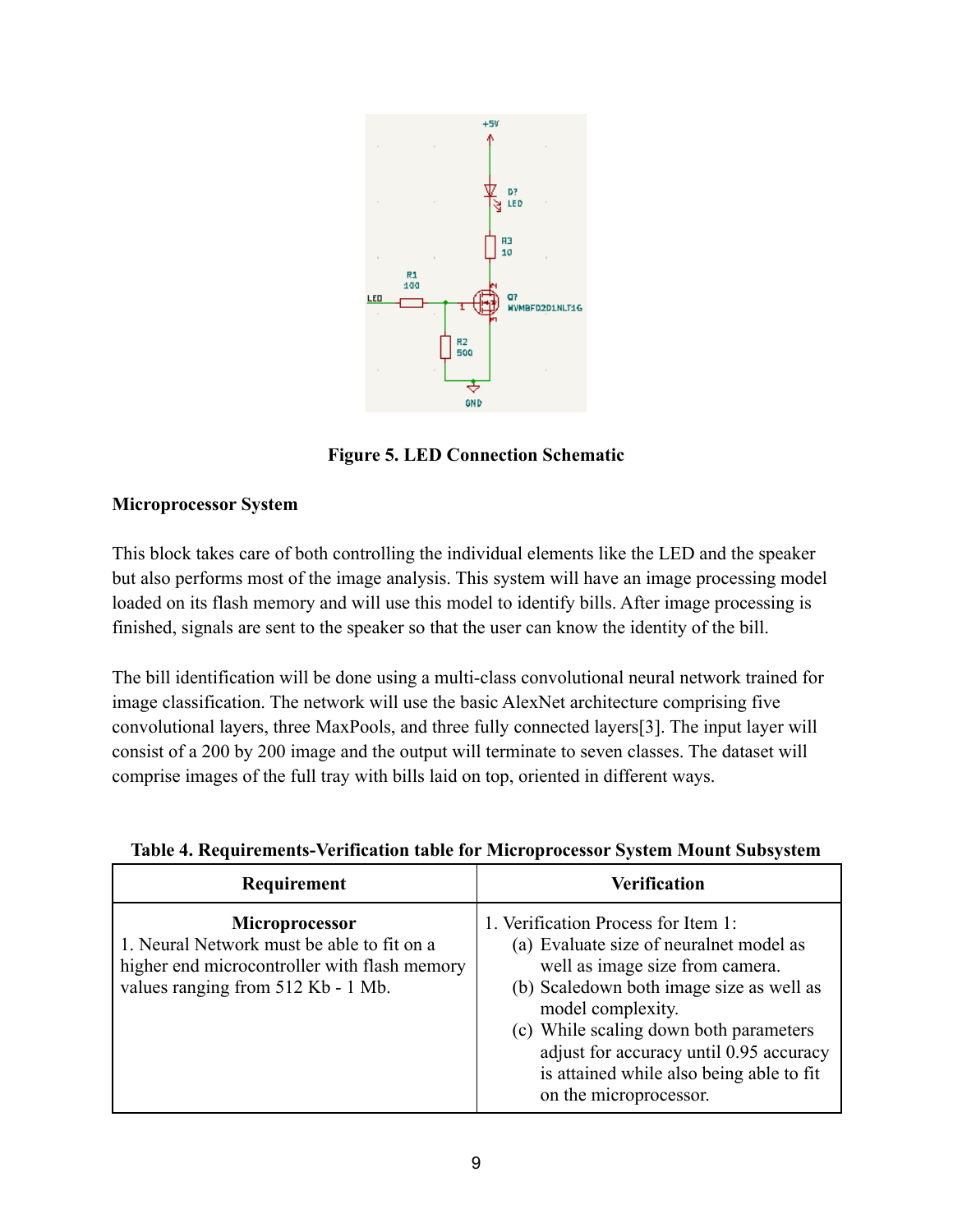#### **2.3 Tolerance Analysis**

As our device works by taking a picture of a bill and using a model to know its value, making a clear picture is an important component in our project.

The distance between the camera and LED fixture and the body of the machine is important for two functional reasons. As the device is aimed toward the visually impared, the tray, or operating platform, of the machine must be accessible. Therefore the camera must not be mounted too close to the platform itself and allow for adequate space for the user to operate. However, since our machine relies on the camera's image as the input for the classification model, the resulting image must contain enough definition to still perform this classification accurately. Since the resolution of the camera is limited, the fixture cannot be mounted too high either.

In tangent with the camera, the LED's position and illuminance also contributes to the optimal calculation. In order to maintain operatorabilty in the worst case condition—complete darkness—our system must be able to self illuminate approximately 30  $\text{Im}/\text{m}^2$  at the platform. A fixture mount too close or too far away may cause overexposure or underexposure of the resultant image respectively.

To get a clear image we have to mount the camera/LED fixture at a minimum of 25 cm from the operating platform, and use an LED with a suitable luminance because the picture quality depends on the bill brightness.

To find the illuminance  $(\text{lm/m}^2)$  of a surface with respect to a source at distance  $d$  is calculated with the inverse square law using eq 1.

$$
E = \frac{P}{4\pi d^2} \tag{1}
$$

Where *P* is the luminous flux of the LED itself and *d* is the distance of source from the surface of measurement. Starting with the minimum distance of 25 cm and a minimum illuminance of 30  $\text{Im}/\text{m}^2$ , we can plot our distance to a luminous flux graph.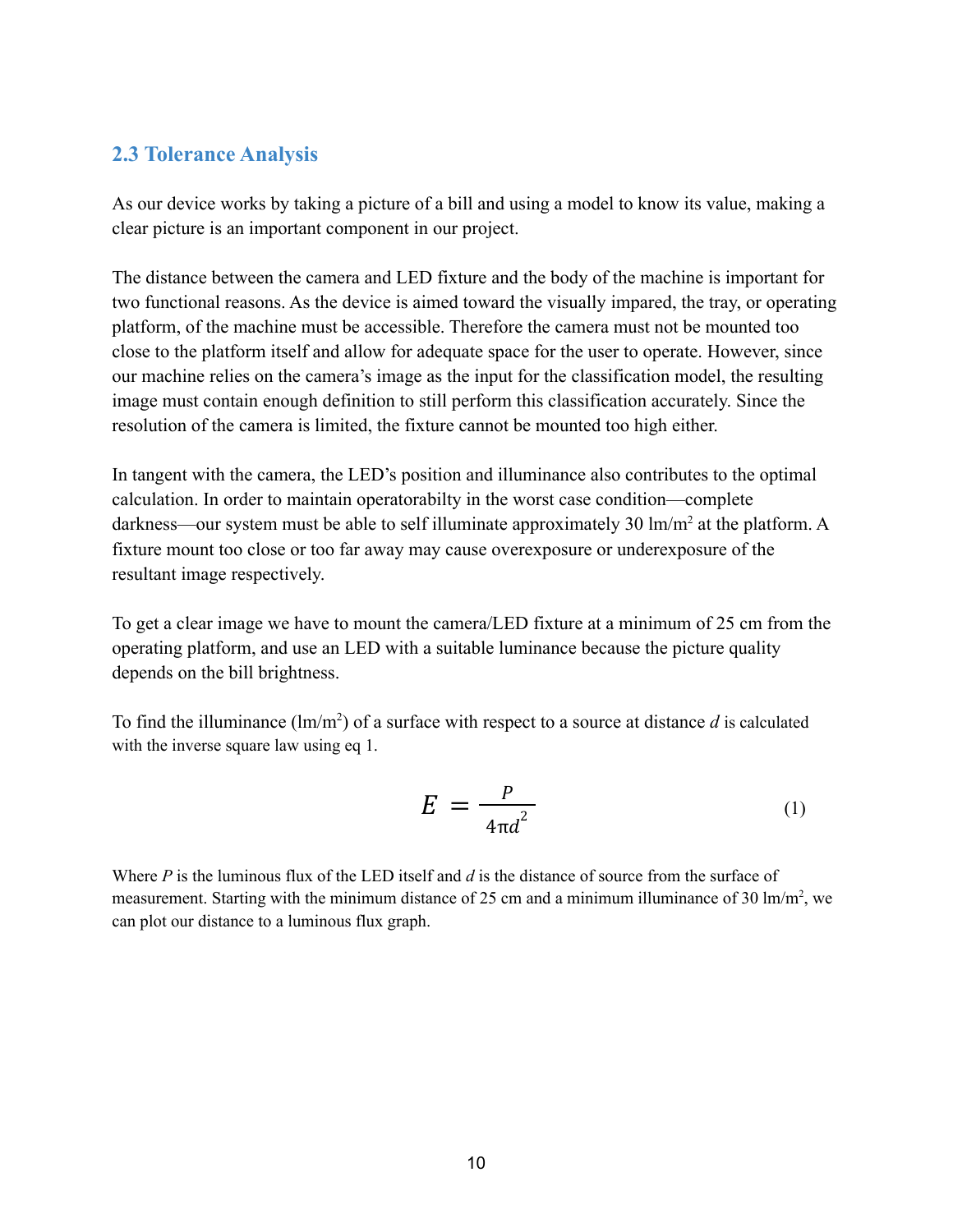

**Figure 6:** Luminous Flux vs. Distance from Tray

Due to the cost of the camera sensor and memory limitations of the processor, the resolution of the image is 0.3 megapixels or around 640 x 480 pixels with a focal length of 3.6 mm and a field of view of 25 degrees. In order to find the perceived resolution from a given distance, we need to first find the focal pixel *F* which is calculated using the image resolution and the camera's field of view in eq 2.

$$
F = \frac{w}{2 \tan(\frac{\Phi \pi}{360})}
$$
 (2)

Where *F* is the focal pixel, *w* is the horizontal resolution in pixels, and  $\Phi$  is the field of view in degrees.

Using the focal pixel we can then use triangular similarity to approximate the perceived resolution, *P*, using eq 3.

$$
P = \frac{F\omega}{d} \tag{3}
$$

Where *P* is the perceived resolution, *F* is the focal pixel,  $\omega$  is the width of the object, and *d* is the distance of the object from the camera.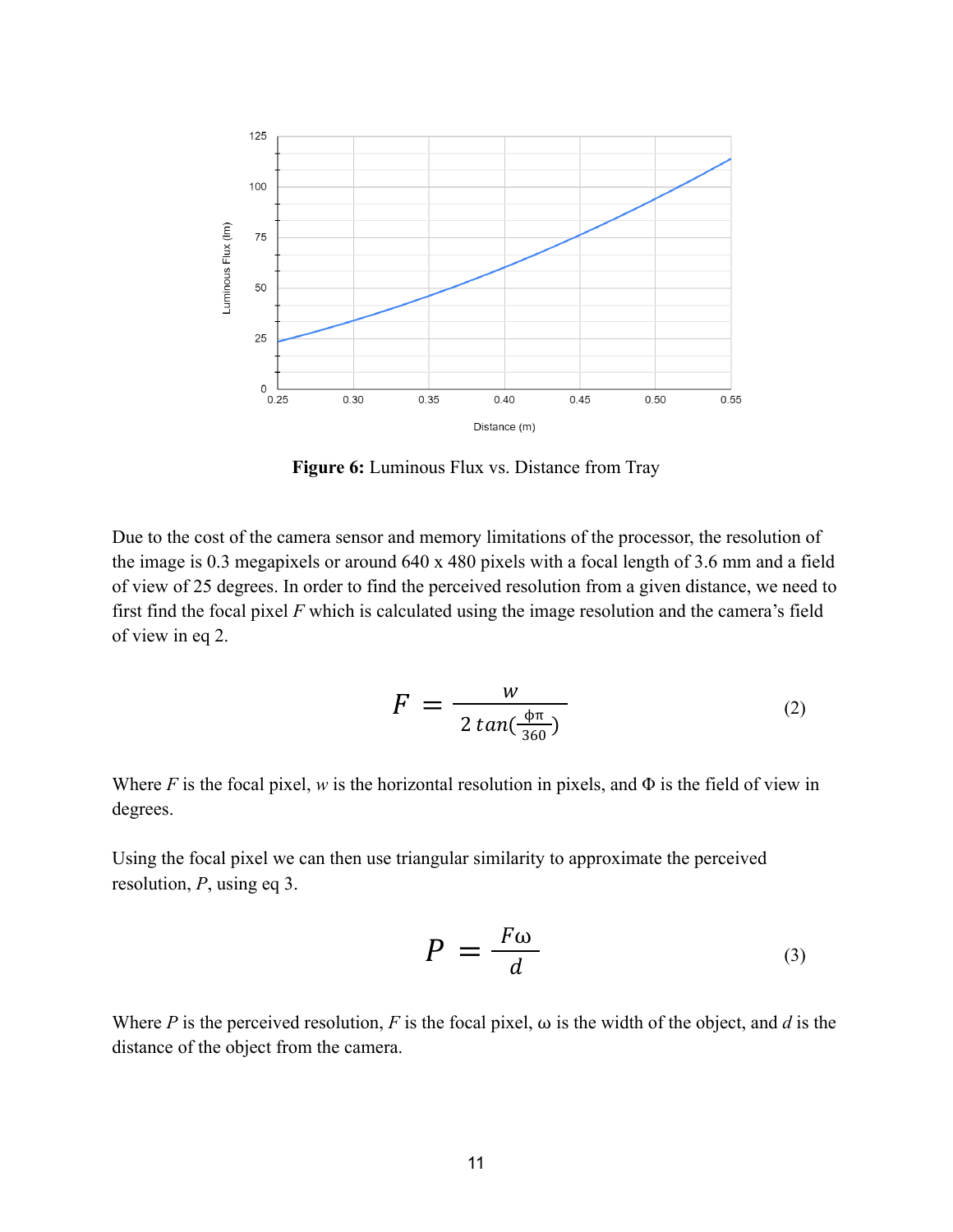Using our specifications of our camera above and eq 2, we find a focal pixel of 14443.43. Applying this to eq 3, we end up with figure 5.



**Figure 7:** Perceived Resolution vs Distance from from Tray

Since the perceived resolution is not bound to a tangible reference measurement, we can normalize both the illuminance and perceived resolution charts and plot them against each other to find the theoretical optimal distance for the fixture to be mounted. Figure 6 shows this intersecting value to be roughly 0.37 meters from the operating platform. Therefore in order to account for the tolerances, the LED must have a minimum luminance flux of 50 lm to still achieve 30 lm/m<sup>2</sup> on the surface of the tray.



**Figure 8:** Normalized Illuminance against Normalized Perceived Resolution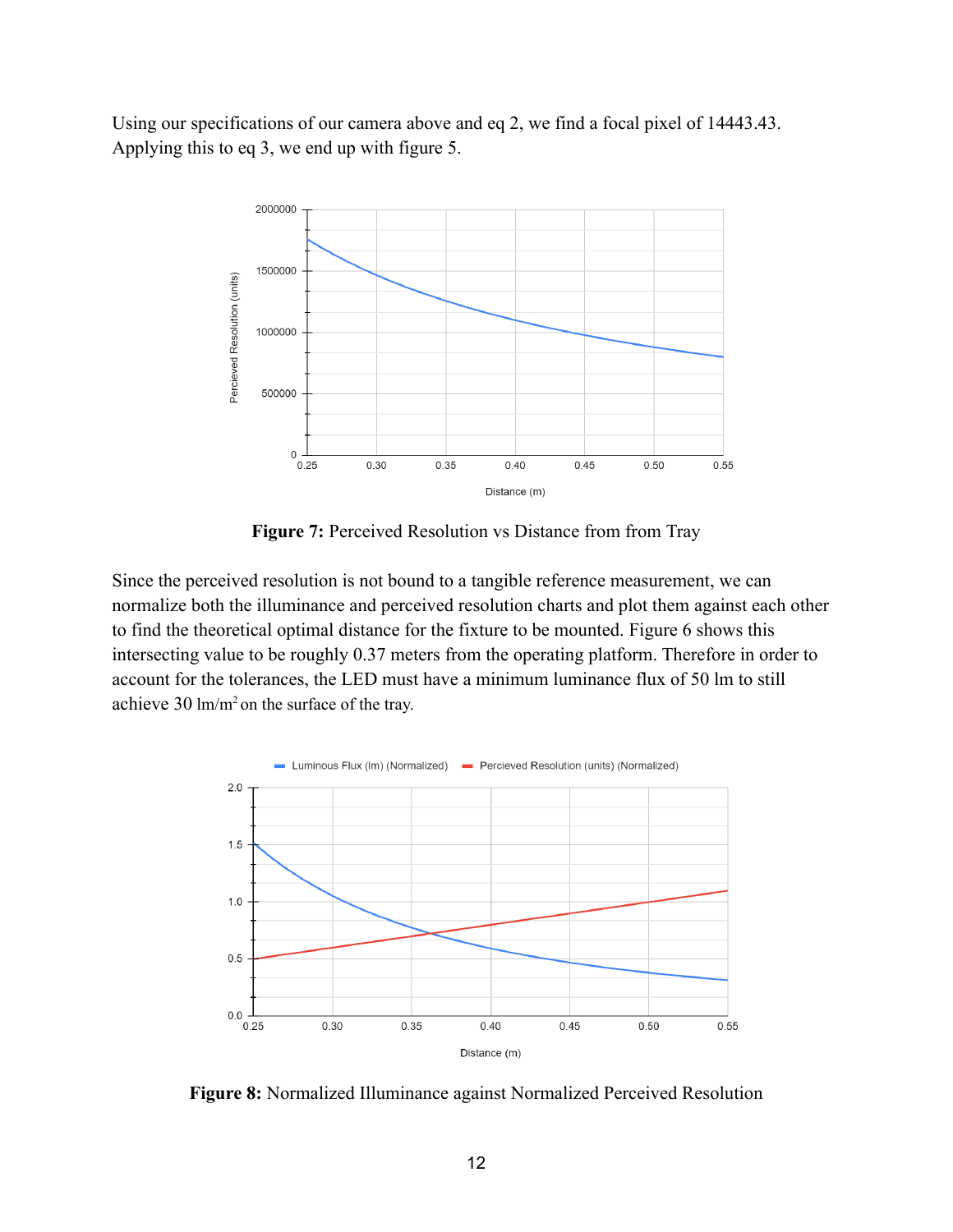# **3 Cost and Schedule**

### **3.1 Cost Analysis**

#### **3.1.1 Labor**

| TAUR J. LAUVI COSIS   |               |     |        |         |  |
|-----------------------|---------------|-----|--------|---------|--|
| <b>Name</b>           | Total $x$ 2.5 |     |        |         |  |
| Javier Martinez       | \$40          | 120 | \$4800 | \$12000 |  |
| Pratheek Eravelli     | \$40          | 120 | \$4800 | \$12000 |  |
| Justin Hsieh          | \$40          | 120 | \$4800 | \$12000 |  |
| Machine Shop Personal | \$50          | 10  | \$500  | \$7500  |  |
|                       | \$43500       |     |        |         |  |

#### **Table 5. Labor Costs**

#### **3.1.2 Parts**

|  |  | <b>Table 6. Component Costs</b> |  |
|--|--|---------------------------------|--|
|--|--|---------------------------------|--|

| <b>Description</b>                             | Quantity     | <b>Manufacturer</b> | <b>Vendor</b>        | Cost/unit              | <b>Total</b><br>Cost |
|------------------------------------------------|--------------|---------------------|----------------------|------------------------|----------------------|
| OV7670 FIFO<br>Camera                          | 1            | OmniVision          | Haoyu<br>Electronics | \$12.00                | \$12.00              |
| STM32G0B1KET[4]                                | 1            | <b>ST</b>           | DigiKey              | \$6.93                 | \$6.93               |
| ST-LINK/V2 [5]                                 | 1            | <b>ST</b>           | Mouser               | \$21.25                | \$21.25              |
| SP-3005Y                                       | 1            | Soberton            | DigiKey              | \$1.68                 | \$1.68               |
| MAX20405AFOD/V<br>$Y_{+}$                      | 1            | Analog<br>Devices   | DigiKey              | \$3.66                 | \$3.66               |
| E2835AWT-00-0000-<br>000A0BH665E<br><b>LED</b> | $\mathbf{1}$ | CreeLED, Inc.       | DigiKey              | \$0.1                  | \$0.1                |
|                                                |              |                     |                      | Continued on next page |                      |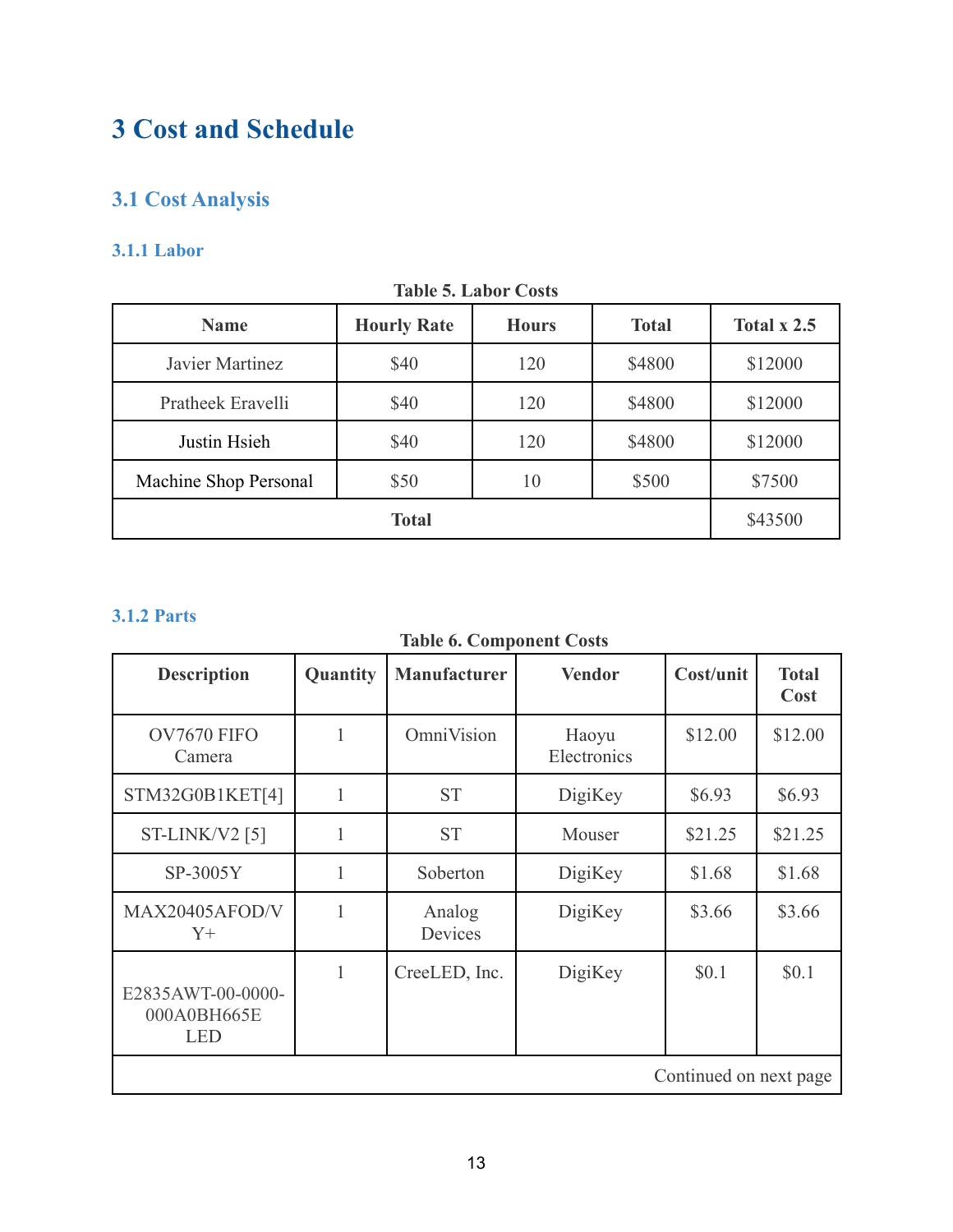| $40-1673-01$<br><b>Button</b> |  | Judco    | DigiKey | \$1.72 | \$1.72  |
|-------------------------------|--|----------|---------|--------|---------|
| 4.8V Battery                  |  | Duracell | Target  | \$2.00 | \$2.00  |
| NCV1117ST<br>25T3G[6]         |  | Onsemi   | DigiKey | \$0.79 | \$0.79  |
| <b>NCP1117ST1</b><br>5T3G[7]  |  | Onsemi   | DigiKey | \$0.67 | \$0.67  |
| MVMBF020<br>1NLT1G[8]         |  | Onsemi   | DigiKey | \$0.60 | \$0.60  |
| <b>Total</b>                  |  |          |         |        | \$50.93 |

**Table 6 - Continued from previous page**

#### **3.1.3 Grand Total**

| Table 7. Grand Total Cost (Labor + Parts) |  |  |  |  |  |  |
|-------------------------------------------|--|--|--|--|--|--|
|-------------------------------------------|--|--|--|--|--|--|

| <b>Section</b>     | <b>Total</b> |  |
|--------------------|--------------|--|
| Labor              | \$36000      |  |
| Parts              | \$50.93      |  |
| <b>Grand Total</b> | \$36050.93   |  |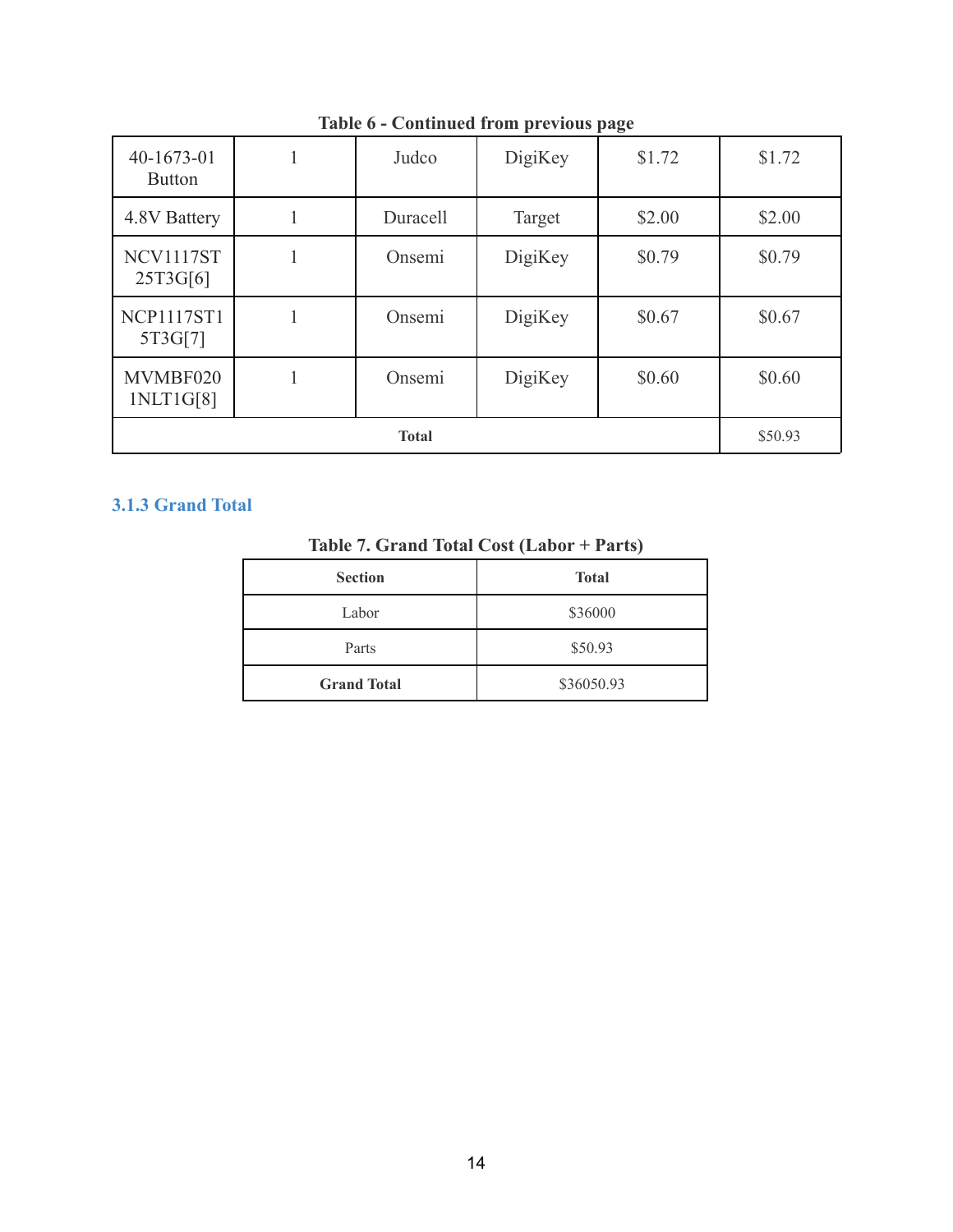#### **3.2 Schedule**

| <b>Week</b> | <b>Task</b>                           | <b>Pratheek</b>                                                                                             | <b>Justin</b>                                                     | <b>Javier</b>                                                               |  |
|-------------|---------------------------------------|-------------------------------------------------------------------------------------------------------------|-------------------------------------------------------------------|-----------------------------------------------------------------------------|--|
| 02/21/22    | Design Document                       | - Design document<br>- Circuit schematics<br>- Order parts                                                  | - Design document<br>- PCB design                                 | - Design document<br>- PCB design                                           |  |
| 02/28/22    | <b>PCB Review</b>                     | - Learn SPI protocol to<br>communicate with<br>camera<br>-Tolerance analysis                                | - Research image<br>classification models<br>- Tolerance analysis | -Research image<br>classification models<br>-Tolerance analysis             |  |
| 03/07/22    | PCB Order #1                          | - Prototype with<br>development board                                                                       | - Refine PCB design<br>- Start training the<br>model              | - Refine PCB design<br>- Help training the<br>model                         |  |
| 03/14/22    | Spring Break                          | Spring Break                                                                                                | Spring Break                                                      | Spring Break                                                                |  |
| 03/21/22    | PCB Order #2                          | - Start programming<br>microcontroller                                                                      | - Complete the model<br>training                                  | - Complete PCB board<br>soldering<br>- Start programming<br>microcontroller |  |
| 03/28/22    | <b>Individual Progress</b><br>Reports | - Write individual<br>report<br>- Finish programming<br>microcontroller                                     | - Write individual<br>report<br>- Test model on the<br>PCB board  | -Write individual<br>report<br>- Finish programming<br>microcontroller      |  |
| 04/04/22    |                                       | - Test software operation<br>- Fix possible problems                                                        |                                                                   |                                                                             |  |
| 04/11/22    |                                       | -Prepare for the Mock Demo                                                                                  |                                                                   |                                                                             |  |
| 04/18/22    | Mock Demo                             | - Implement Mock Demo suggestions<br>- Final assembly                                                       |                                                                   |                                                                             |  |
| 04/25/22    | Demonstration                         | - Demonstrate project operation<br>- Send final paper to be reviewed<br>- Start working on the presentation |                                                                   |                                                                             |  |
| 05/02/22    | Presentation<br><b>Final Papers</b>   | Writing and formatting<br>the final paper                                                                   | Create powerpoint for<br>presentation                             | Creating visuals and<br>graphics for both final<br>paper and presentation   |  |

**Table 8. Project Schedule and Task Allocation**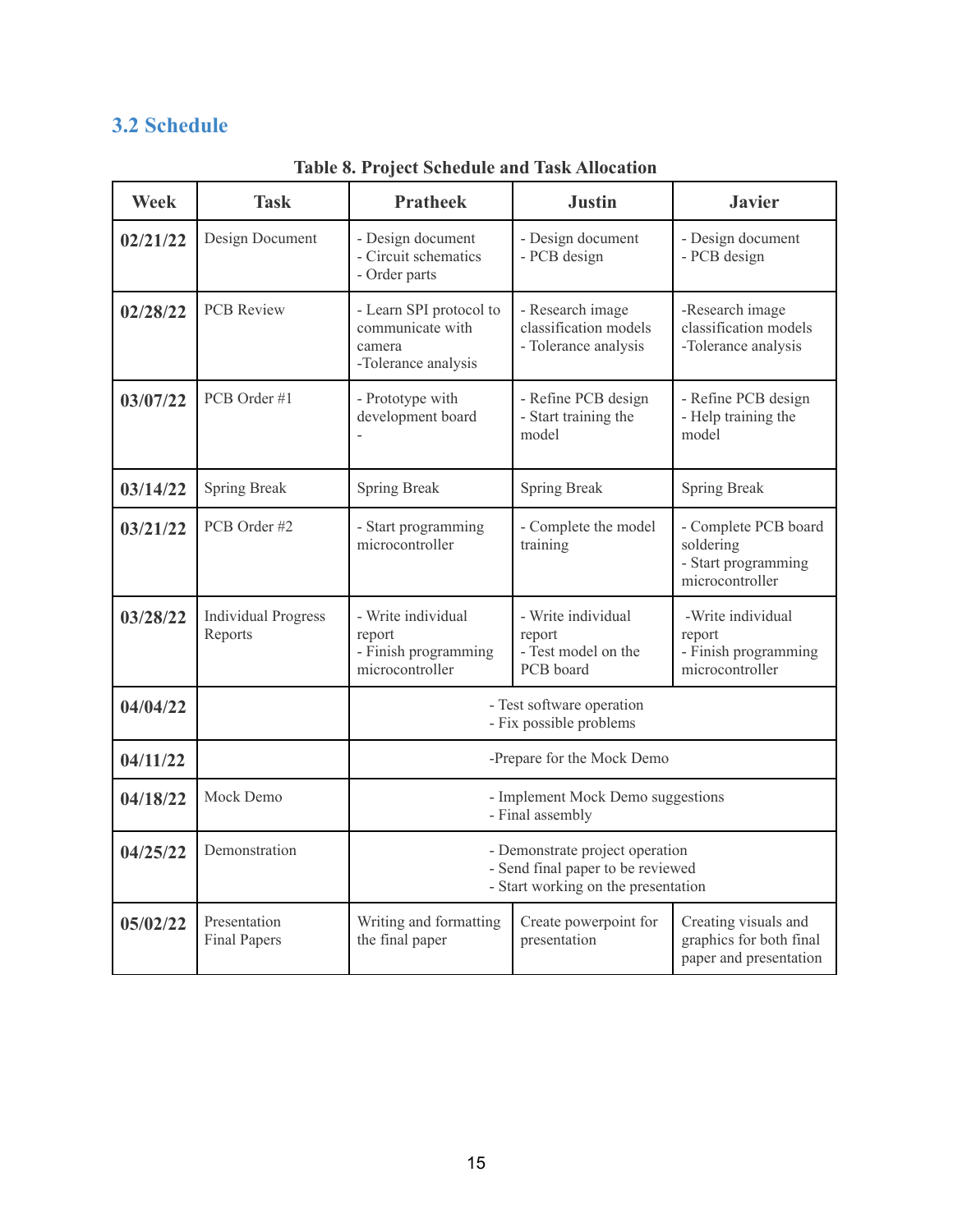# **4 Ethics and Safety**

The main ethical concerns come from taking pictures of legal currency. Individuals are allowed to take pictures of currency[10] if the pictures are either smaller than 75% of the size of the original bill or bigger than 150% of the size and the picture shows only a single side of the bill. These pictures also require deletion after use [9].

The model is trained by pictures of bills that will be gathered by the group. This training data is deleted after the identification model is built. The device itself will only need to keep the picture of the currency in memory for the amount of time it takes the model to determine a classification, approximately 5 seconds. After the bill has been identified the picture is deleted, complying with federal standards [9].

In terms of safety concerns this device is operating with both low voltage and current levels which do not pose a risk to any of the group members. LEDs will not be of a strong enough luminance to pose a risk to vision and speakers will not produce a loud enough sound to cause hearing loss. In order to uphold safety standards, members of the group will comply with all safety precautions in the senior design lab as well as carefully following instructions on proper etiquette and technique when soldering components.

We will be following all codes of ethics from IEEE [10] by both upholding moral and ethical standards among ourselves and others, continually considering ethical solutions to problems that do not introduce conflicts of interest, and always trying to communicate with those who are blind or visually impaired to whom this product is intended to help.